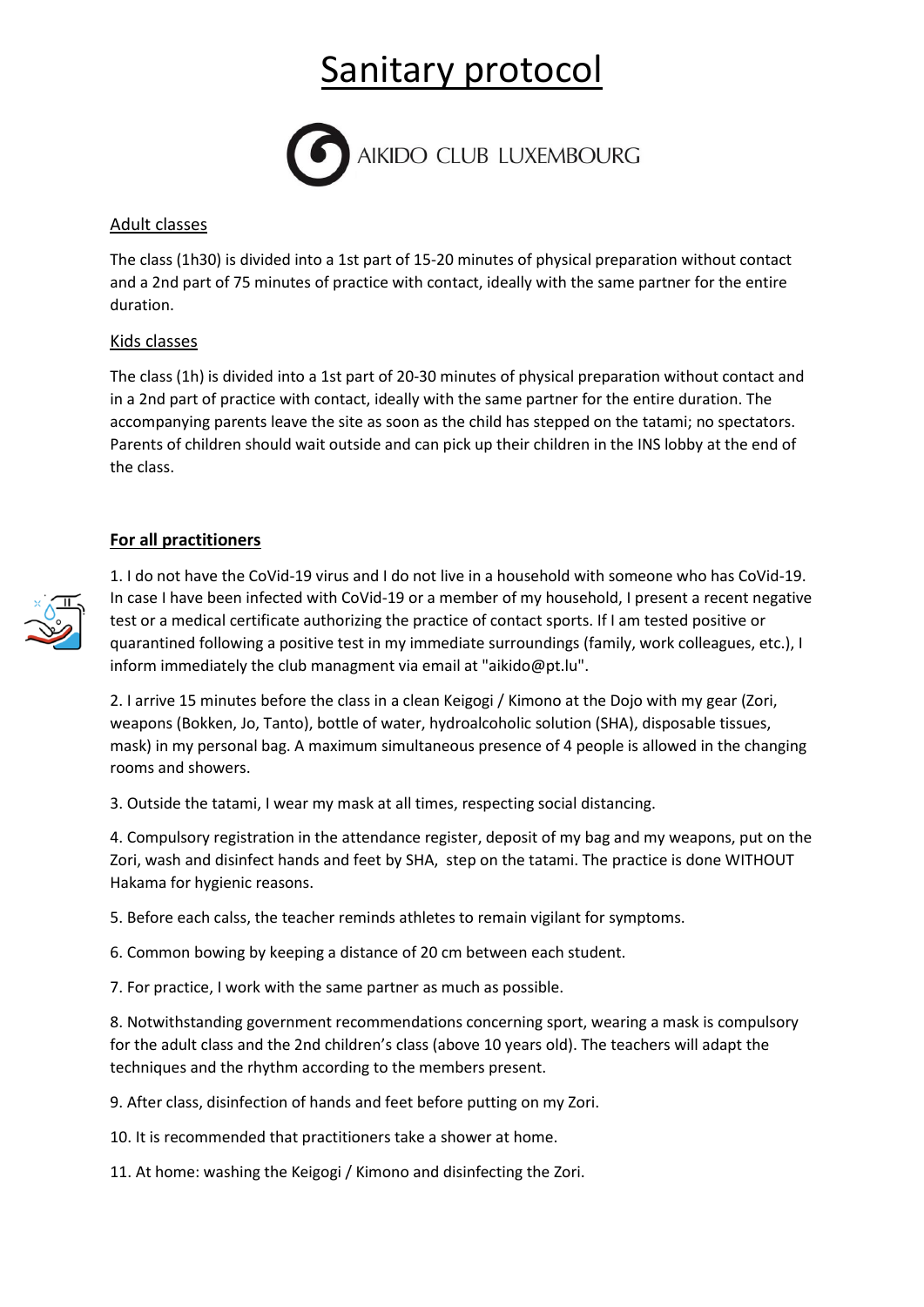## **In addition, the following governmental recommandations are reminded:**

In accordance with Article L. 312-1 of the Labor Code, the employer is obliged to ensure the safety and health of employees in all aspects related to work and, as part of his responsibilities, he is required to take the necessary measures to protect the health and safety of employees, including activities to prevent occupational risks, information and training, as well as the establishment of the necessary organization and resources.

In accordance with Article L. 313-1 of the Labor Code, it is the responsibility of each employee to take care, according to his possibilities, for his safety and health as well as that of other persons concerned as a result of his actions or his omissions at work, in accordance with his training and the instructions of his employer.

In the event of non-compliance with the recommendations indicated below, employees can contact the Occupational Health and Environment Division of the Department of Health under the number: 247-85587 in the event of persistent problems.

These instructions are intended for all establishments authorized to offer sports and wellness-type wellness activities.

• Apply the principles of social distancing: employers, employees, supervisory staff (coaches, etc.) and visitors are required to maintain a distance of at least two meters between them;

- Wash your hands regularly with soap and water and, if necessary, use a hydroalcoholic solution;
- Cough or sneeze into your elbow or into a tissue;
- Greet without shaking hands and without touching each other;
- Use disposable tissues and dispose of them in a non-manual trash can;
- Sharing personal effects (water bottles, etc.) should be avoided;
- Regularly use a hydroalcoholic solution.

#### BARRIER ACTIONS TO BE ADOPTED BY ALL

• Provide access to a water point, soap and disposable paper towels so that employees and visitors can wash their hands.

• Display an effective method for washing hands like the one prescribed by the World Health Organization (https://www.who.int/gpsc/tools/Five\_ moments / en); posters reminding the importance of hand hygiene, respiratory etiquette and social distancing should be placed in strategic locations

• Wearing a mask does not apply to people using showers provided a separation of at least two meters is applied or a physical separation has been installed. Request INS if accessible

• During the exercise of a sports activity (competition or training), neither the wearing of a mask nor the distancing measures apply to athletes, regardless of the number of people involved;

• No spectator will be allowed to attend the lessons; parents of children should wait in the INS lobby or outside the lobby.

- Sharing of personal effects (water bottles etc.) should be avoided;
- After each use of equipment, the equipment must be cleaned with a disinfectant product.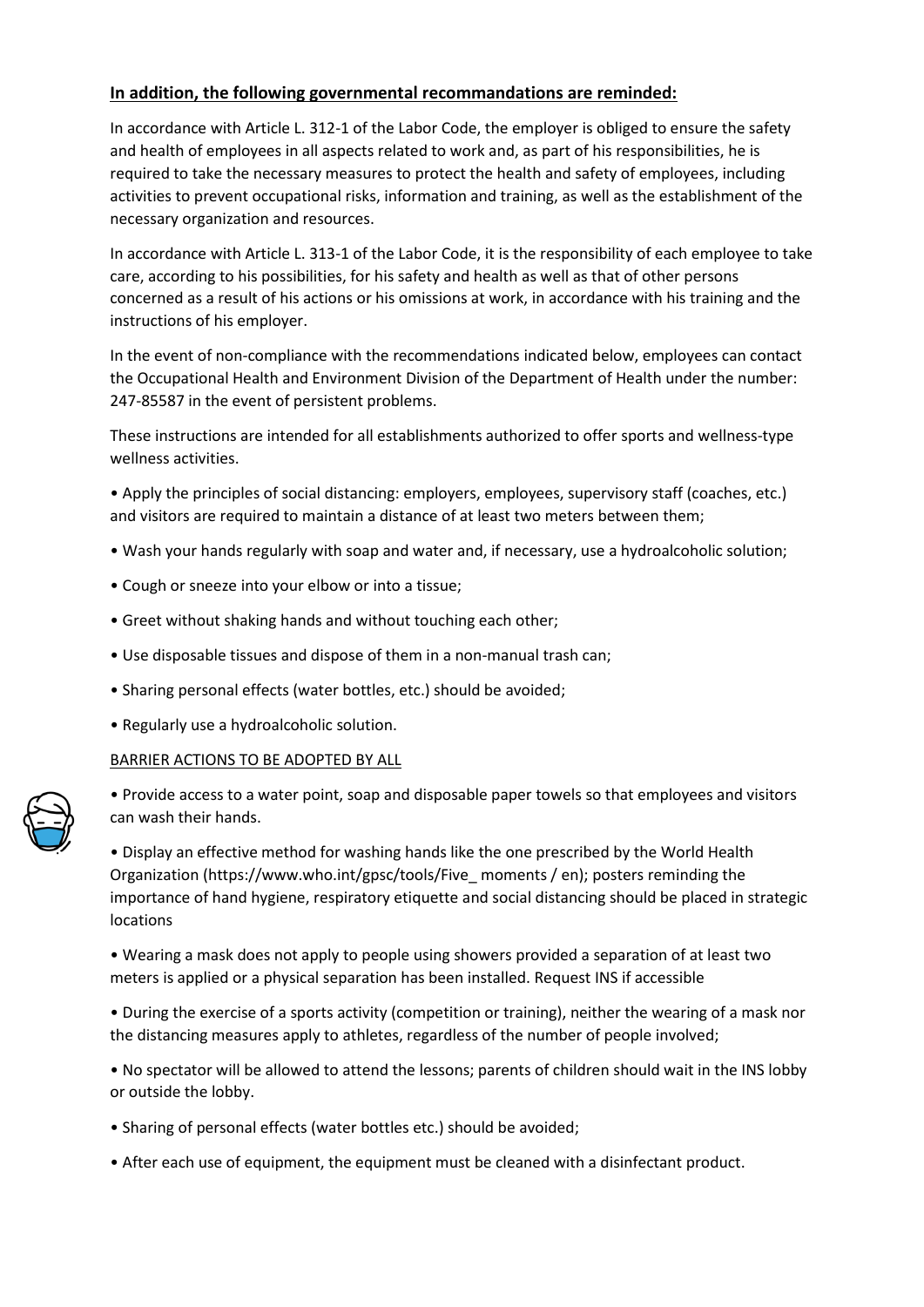• It goes without saying that in the event of force majeure when a person is in vital distress (rescue, first aid) the rules of individual protection and distancing no longer apply; instead of mouth-to-mouth practice, it is recommended to use a BAVU (Self-filling balloon with unidirectional valve), respectively a manual resuscitator.

#### CLEANING OF SURFACES

• Masks: note that masks or any other device used to cover the nose and mouth do not protect the wearer effectively but do protect other people from the droplets emitted by the wearer of the mask (cough, sneezing). If an interpersonal distance of at least two meters cannot be observed, the wearing of a mask or any other device that covers the nose and mouth of a natural person is recommended. The port does not apply to persons playing sports during the exercise of the sports activity, nor to persons using showers, provided that for the latter the separation of at least two meters is applied. For the staff of sports establishments (reception, funds, lifeguards etc.), respectively coaches and other supervising staff, wearing is compulsory;

• Disinfect sports equipment after sports activities;



• Proceed to the cleaning and disinfection of floors and surfaces as well as sanitary installations and equipment as provided for in the usual cleaning plan;

• Clean workspaces, toilets, shared spaces at least once a day with a usual cleaning product

• The employer invites vulnerable people to contact their doctor to jointly define a solution that best protects the health of the athletes concerned.

#### ARE CONSIDERED AS VULNERABLE PEOPLE:

People over 65 or those who already suffer from any of the conditions listed below are at increased risk of developing severe complications. The diseases concerned are:

• Diabetes: insulin-dependent diabetics who are unbalanced or have complications secondary to their pathology;

• Cardiovascular disease: cardiovascular history, complicated high blood pressure, history of stroke or coronary artery disease, cardiac surgery, NYHA stage III or IV heart failure;

• Chronic respiratory diseases: people with a chronic respiratory pathology liable to decompensate during a viral infection;

• Cancer: cancer patients undergoing treatment;

• People with congenital or acquired immunosuppression: o medicinal products: anticancer chemotherapy, immunosuppressant, biotherapy and / or corticosteroid therapy at an immunosuppressive dose, o uncontrolled HIV infection or with CD4 40 kg / m2).

### IN THE PRESENCE OF ATHLETES WITH SYMPTOMS OF INFECTION

• The athlete must stay at his home. If symptoms persist, he must consult a doctor by teleconsultation or, in an emergency, go to the emergency department of a hospital; o The employer must follow the isolation protocol recommended by the Health Department before reinstating an employee at risk of contagion at his workstation; o If an athlete begins to feel symptoms during practice, the employer must have a procedure to isolate him in a room or make him wear a surgical mask until he leaves the place to go for a consultation doctor ;

• People who have been in close contact (more than 15 minutes and less than 2 meters and without a mask) with a person who has tested positive for COVID-19 will be contacted by the Department of Health to be quarantined for the duration of the the incubation period of the disease;